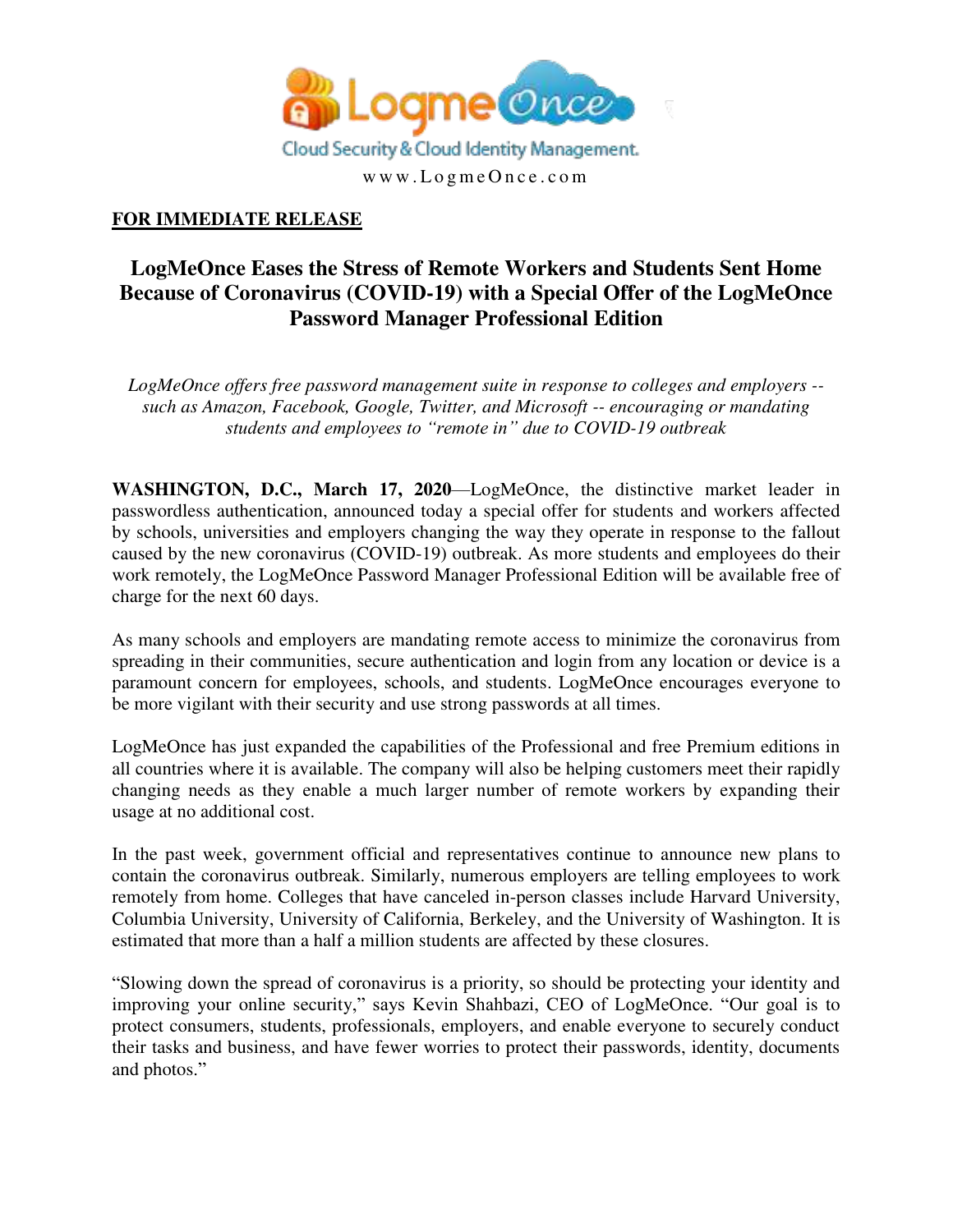The free version is available at [https://www.logmeonce.com/Easing-Coronavirus-Stress-Free-60-Day-](https://www.logmeonce.com/Easing-Coronavirus-Stress-Free-60-Day-Offer)[Offer](https://www.logmeonce.com/Easing-Coronavirus-Stress-Free-60-Day-Offer).

LogMeOnce offers a collection of patented and patent-pending security applications designed to help consumers and businesses protect their identity, good name, brand, and credibility. This innovative bundle includes patented LogMeOnce Password manager, LogMeOnce Mugshot and patent-pending Password SHOCK<sup>©</sup>. LogMeOnce offers the distinct advantage of developing patented products focused on protection BEFORE a cyberattack happens, rather than providing an after-the-fact insurance remedy. For more information, visit [LogMeOnce.com.](https://www.logmeonce.com/)

**About patented LogMeOnce Mugshot:** This powerful security barrier filters access requests so that authorized logins get through but unauthorized attempts will not. Unique compared to other password managers, LogMeOnce Mugshot not only prevents hackers from accessing your accounts, it collects hacker's metadata and helps you catch them in the act. When an intruder tries to log in to your account and makes an unauthorized password attempt, LogMeOnce Mugshot takes the hacker's photo and collects pertinent information, such as the person's IP address, GPS location and time stamp.

**About patent-pending LogMeOnce Password SHOCK© :** In the constant war against cyberattacks, this innovative security application adds a new security layer, by automatically alerting users about a possible hacking attempt while sending a warning to the attacker's device to back off. If the wannabe intruder ignores the warning and makes another attempt, automated SHOCKs are dispatched to the hacker's device. Hackers that get SHOCKed face the unpleasantness of a loud siren, obnoxious music, a vibrating device, or shaken display until they quit.

## **About LogMeOnce:**

Founded in 2010, the award-winning LogMeOnce confidently helps consumers and businesses protect their passwords, identity, and data. LogMeOnce rose to popularity with its feature-rich password management platform, and then with its patented PhotoLogin technology that gave users the choice of logging in with a password-less selfie. As serial entrepreneurs, the LogMeOnce management team has founded and scaled up to global brand status multiple startups, with successful exits and acquisitions, such as the acquisition by security industry leaders McAfee and Intel Corp. in 2010.

LogMeOnce is headquartered in Washington, D.C., and serves the global market with an additional location in Barcelona, Spain. LogMeOnce markets and sells its solutions worldwide directly and through a variety of partners. For information about LogMeOnce, SDK, OEM licensing, and reseller partnership opportunities, please visit www.LogMeOnce.com, call (800) 935-4619, fax (866) 732-0324, email sales@LogMeOnce or Media@LogMeOnce.com. All other company, product, service names and trademarks used in this press release or LogMeOnce website are for identification purposes only, and are property of their respective owners. Use of these names, trademarks and brands does not imply endorsement.

## **Media Contact:**

Kevin Shahbazi